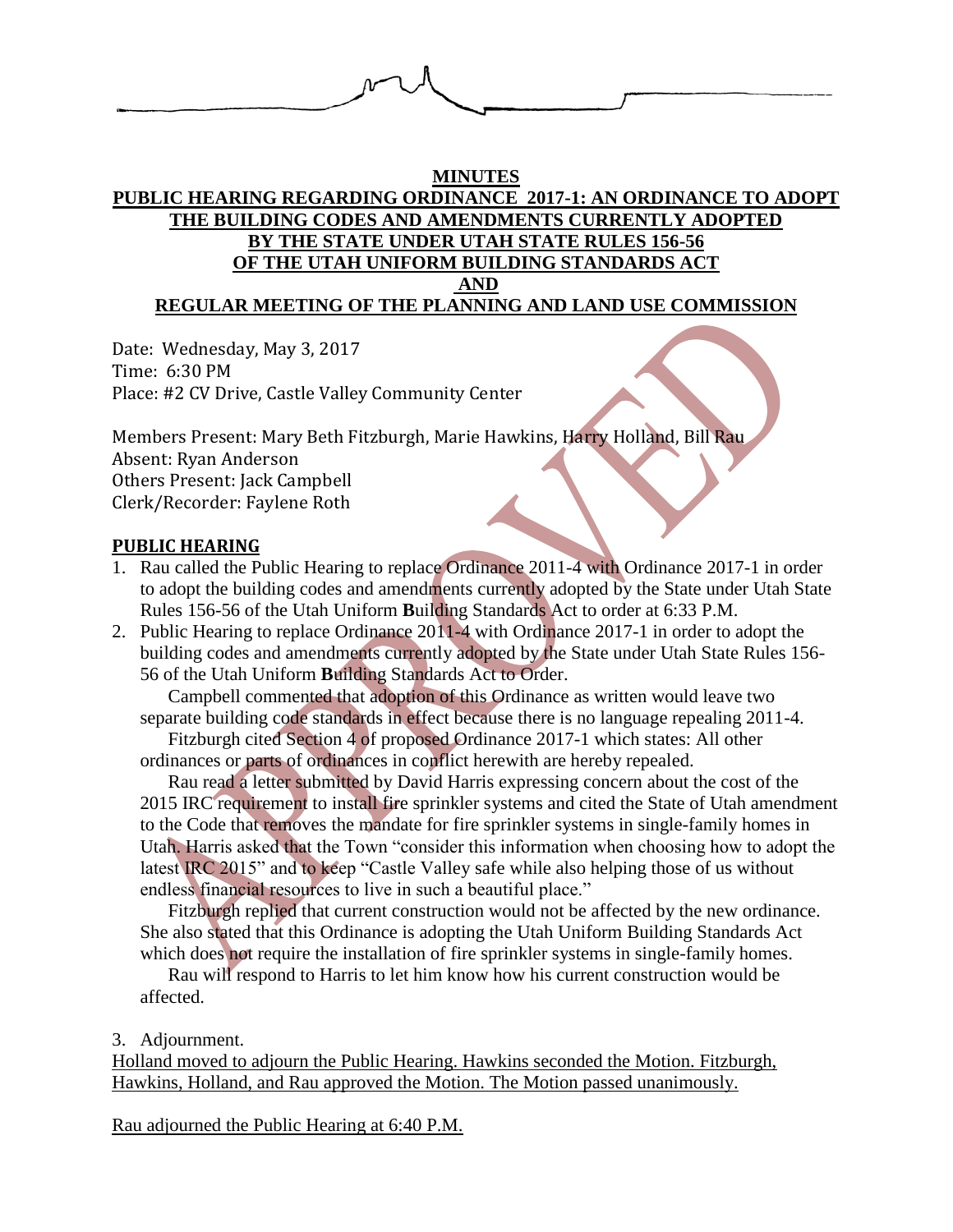

# **REGULAR MEETING**

1. Rau called the Regular Meeting of the Planning and Land Use Commission (PLUC) to order at 6:40 P.M.

# 2. **Open Public Comment.**

Campbell suggested two proposals to deter illegal short-term rentals: (1) make it illegal for anyone to rent from a property owner for less than 25 days; (2) make it illegal for the property owner to rent property more than once during the minimum time period.

3. **Approval of minutes.**

# **Regular Meeting of April 5, 2017.**

Fitzburgh relayed two corrections to the Town Council (TC) Meeting Report. The first correction is that the TC decided to retain the *ad hoc* Fiber Optics on an inactive basis. The second correction is that Rocky Mountain Power did not specifically state that they were open to the use of solar to augment power needs in Castle Valley.

Roth reported that the Town Clerk had submitted a correction from the Fiber Optics Committee that there has been no information from Frontier Communications regarding where there grant money for fiber optics would be used.

Fitzburgh moved to adopt the Minutes of April 5, 2017, as presented. Holland seconded the Motion. Fitzburgh, Hawkins, Holland, and Rau approved the Motion. The Motion passed unanimously.

### 4. **Reports.**

 **Correspondence** – None. **Town Council Meeting** – No report. **County Resource Management Plan Report** – No Report **Permit Agent –** Roth.

Roth submitted a report for building permit and temporary dwelling permit (TDP) activity during the month of April. She explained that Elizabeth Cate, Lot 153, who recently renewed her TDP, had voided her existing 2008 building permits for a residence and a garage and replaced them with a new residential building permit. Roth said that the TDP and Decommissioning Contract for the trailer are still valid for the new residential permit.

Fitzburgh questioned whether the PLUC must approve TDP renewals. She read from Ordinance 85-3 which states that "In granting a renewal, the Planning and Land Use Commission may stipulate additional conditions for the continued use of the temporary dwelling."

PLUC Members agreed that TDPs are routine if the plan is to remove them but nonroutine if the plan is to keep them and change their use. Fitzburgh stated that the Building Permit Agent was the Land Use Agent for routine-TDPs according to Ordinance 85-3.

Rau stated he was not comfortable with long-standing TDPs. PLUC Members asked Roth to prepare a report on current TDPs for next month's PLUC Meeting.

### **Procedural Matters.**

Roth supplied a flyer for the upcoming Open and Public Meetings Training scheduled for June 22. Fitzburgh said it was important for new PLUC Members to attend. Rau said that he planned to attend. Roth will remind Members at the June PLUC Meeting.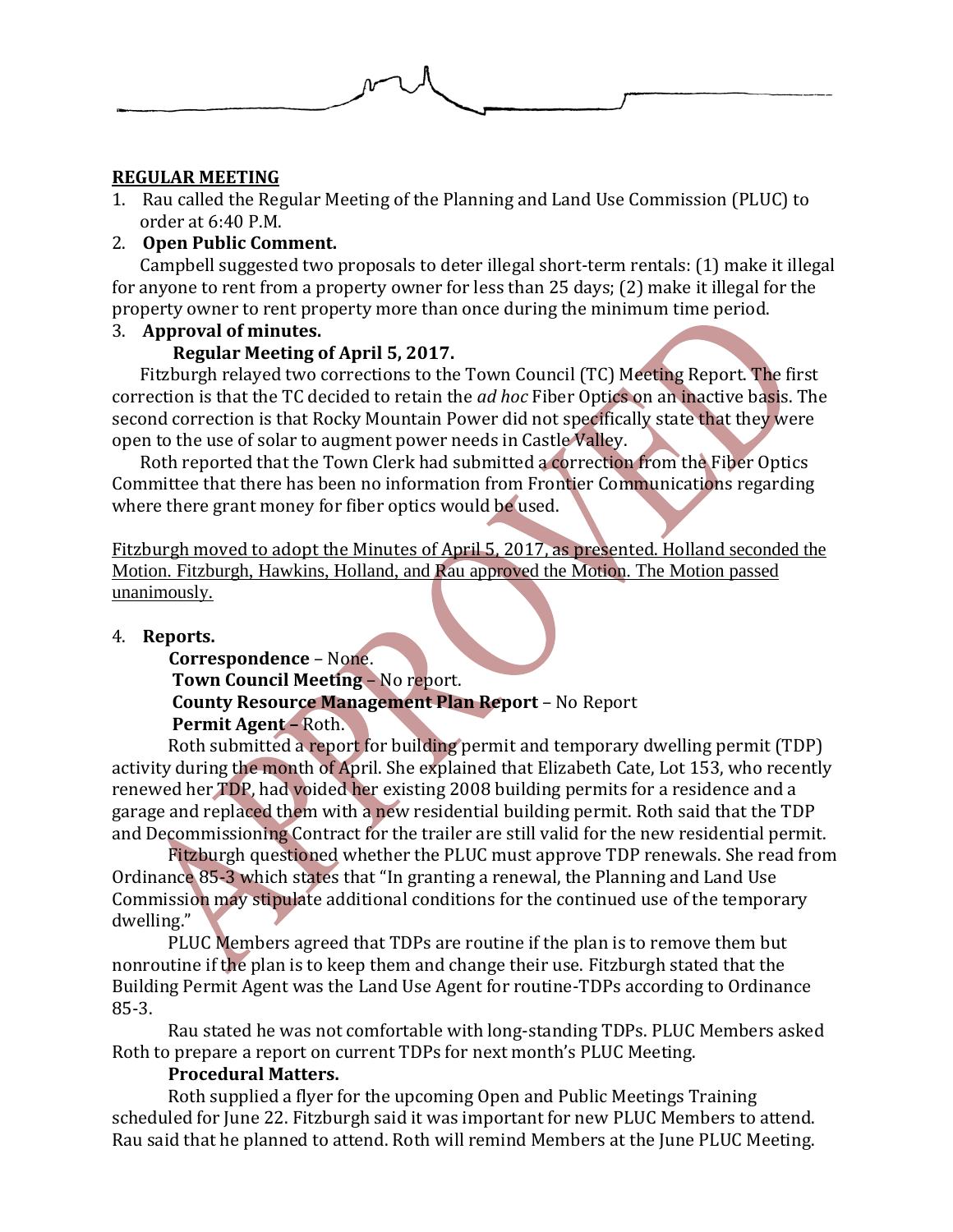

#### **NEW BUSINESS**

**5. Discussion and possible action re: amendments to Ordinance 85-3 to extend the minimum rental period and require a business license for renting residential property.**

Rau said that this discussion began at the last PLUC Meeting as a way to address concerns about short-term rentals in Castle Valley where property owners are renting for shorter periods than allowed in Ordinance 85-3. He noted that suggestions had been made at that Meeting to extend the minimum period to 45 or 60, maybe 90, days.

Holland expressed concern that the recent change in State law to allow advertising of short-term rentals might embolden property owners to rent short-term even though it is not allowed.

Hawkins suggested retaining the 25-day minimum but restricting it to no more than one rental per period. Fitzburgh reported that a legal opinion given the Town previously had stated that the argument for re-rental would not hold up legally. The legal opinion, she said was that the current ordinance does not allow money to be refunded for a shorter period and then allow the property to be re-rented. Rau said that was implied by the language. Hawkins said it could be spelled out in the Ordinance. Fitzburgh agreed that would make it more clear.

PLUC Members discussed the difficulty of monitoring short-term rentals but agreed it is known that there have been continuous violations.

Rau reported that State Code defines rental dwelling as a building or portion of a building that is used or designed for use as a residence for one or more persons for one month or more. He said that, according to the Code, a legal municipal body may require the owner of rental property to obtain a business license.

Fitzburgh expressed concern about the inconsistency of requiring a business license for one situation and not requiring it for another, such as business licenses for home and premises occupations which are available but left to the business owner's discretion to obtain. Rau said that rentals were different from the above example because rentals are not a conditional use since the owner is not living there. PLUC Members discussed asking the TC to get a legal opinion, but no determination was made.

Hawkins suggested giving every CUP holder and renter a business license without charge. Rau suggested designating rentals as a commercial business license which would generate tax revenue for the Town.

Fitzburgh asked if enforced fees would force property owners to go underground with their rentals. Other PLUC Members questioned whether the Town can impose taxes. Rau said that in Grand County short-term rentals are charged a commercial tax rate. Fitzburgh said that long-term rentals are not considered commercial. She noted that a tax cannot be charged on something that is illegal. PLUC Members discussed the effect of reporting shortterm renters to the County Assessor.

Final discussion focused on whether to change the minimum rental period and/or to change the language to specifically prohibit more than one rental per period. Holland objected saying that language condones the first short-term rental.

Rau will research language used by other municipalities and report back next month. Fitzburgh suggested he also review the language in the Moab ordinance regarding business licenses and what kinds of operations require a business license.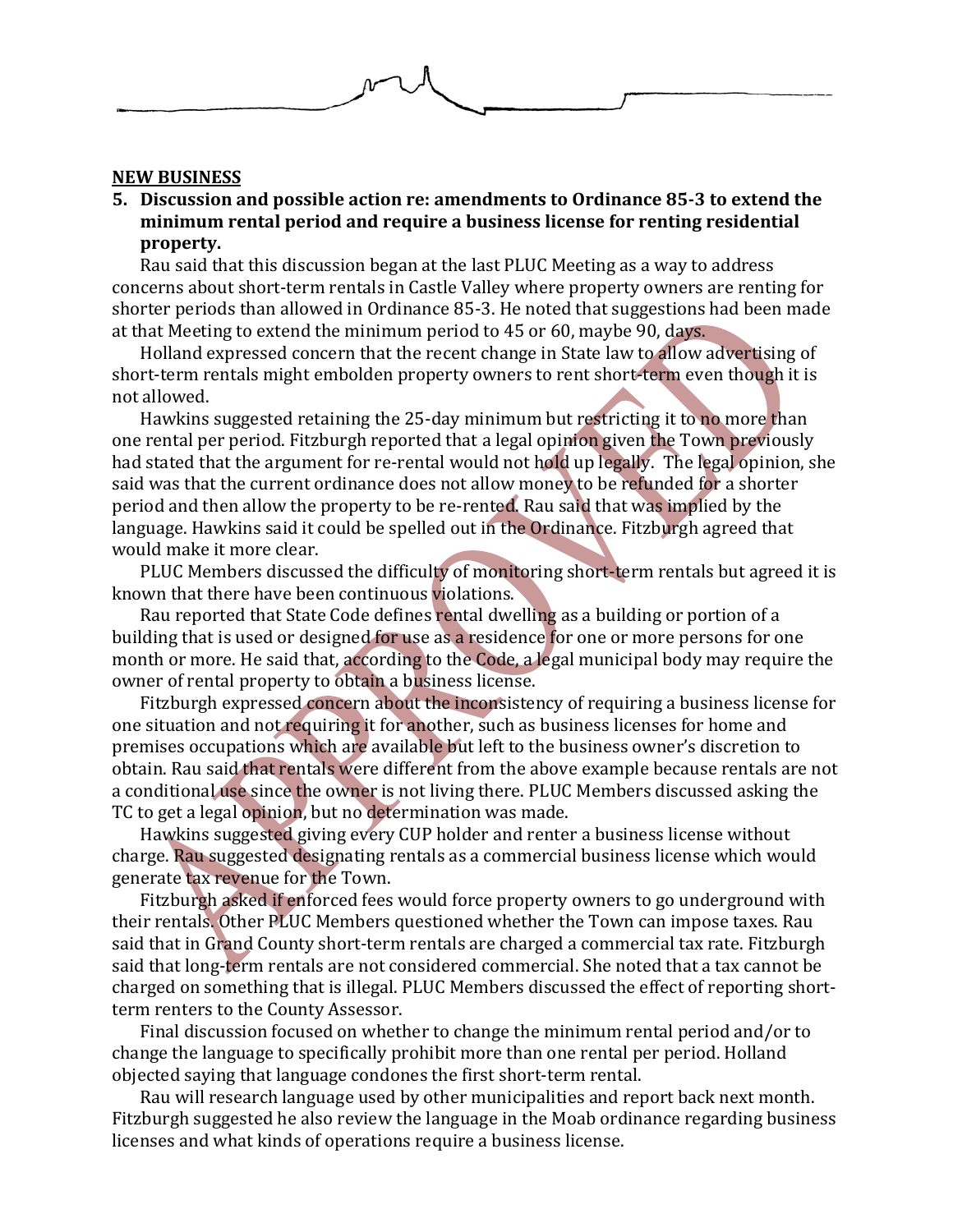

Fitzburgh moved to table Item 5. Hawkins seconded the Motion. Fitzburgh, Hawkins, Holland, and Rau approved the Motion. The Motion passed unanimously.

**6. Discussion re inquiry from a group of potential buyers who would like to buy a lot and build a central bathhouse/possibly kitchen and use 2 or 3 multiple accessory structures (yurts) for each owner.**

Rau reported that Roth had received a previous inquiry for a similar commercial venture. PLUC Members considered that the request would not be legal according to Ordinance 85-3, Section 5.5 plus the definitions for building, dwelling, family, and singlefamily. Fitzburgh said that the Town's Land Use Ordinance defines a dwelling an anything you are living in. They agreed that this request would create multiple dwellings.

Rau express his concern about future requests that might come to the Town and how to shape the ordinances to anticipate them.

Fitzburgh noted that this request would have a greater impact on septic systems than an accessory art studio because the art studio is being used by the same residents. Multiple yurts, she said, could create a greater possibility for abuse of the ordinance.

Roth will inform the caller of the relevant sections of Ordinance 85-3

#### . **UNFINISHED BUSINESS**

7. **Discussion and possible action re: updating Ordinance 2011-1 to adopt the most recent building codes used by Grand County (tabled).**

Fitzburgh moved to untable Item 7. Holland seconded the Motion. Fitzburgh, Hawkins, Holland, and Rau approved the Motion. The Motion passed unanimously.

Fitzburgh moved to recommend to the Town Council the approval of the Draft presented as Castle Valley Ordinance 2017-1(2) changed to 2017-1(3). Holland seconded the Motion. Fitzburgh, Hawkins, Holland, and Rau approved the Motion. The Motion passed unanimously.

**8. Discussion and possible action re: amendments to Ordinance 85-3 to establish regulations for solar panels (tabled).**

Fitzburgh moved to untable Item 8. Hawkins seconded the Motion. Fitzburgh, Hawkins, Holland, and Rau approved the Motion. The Motion passed unanimously.

PLUC Members discussed the rationale behind using kilowatts as the basis for limiting routine requests and using square footage as the basis for limiting nonroutine requests. Fitzburgh said the 10 kilowatt limit for routine systems is based on average usage and the 1500 square footage limit for nonroutine ground systems is a reasonable area considering the potential coverage of a roof-mounted system.

Rau said he would like to move the discussion to a Public Hearing so that they can hear from the public. The final draft for the Public Hearing will correct line 3 of Section 4.15.2 to read: *The LUA shall ask applicants to demonstrate that a taller system is needed….* and to delete the final phrase in 4.15.2(3) beginning with "yard coverage" to the end of the sentence. The draft will also add a definition of solar energy system in Section 1.6 as well as update the definition of "HEIGHT, BUILDING," and correct a typographical error in Section